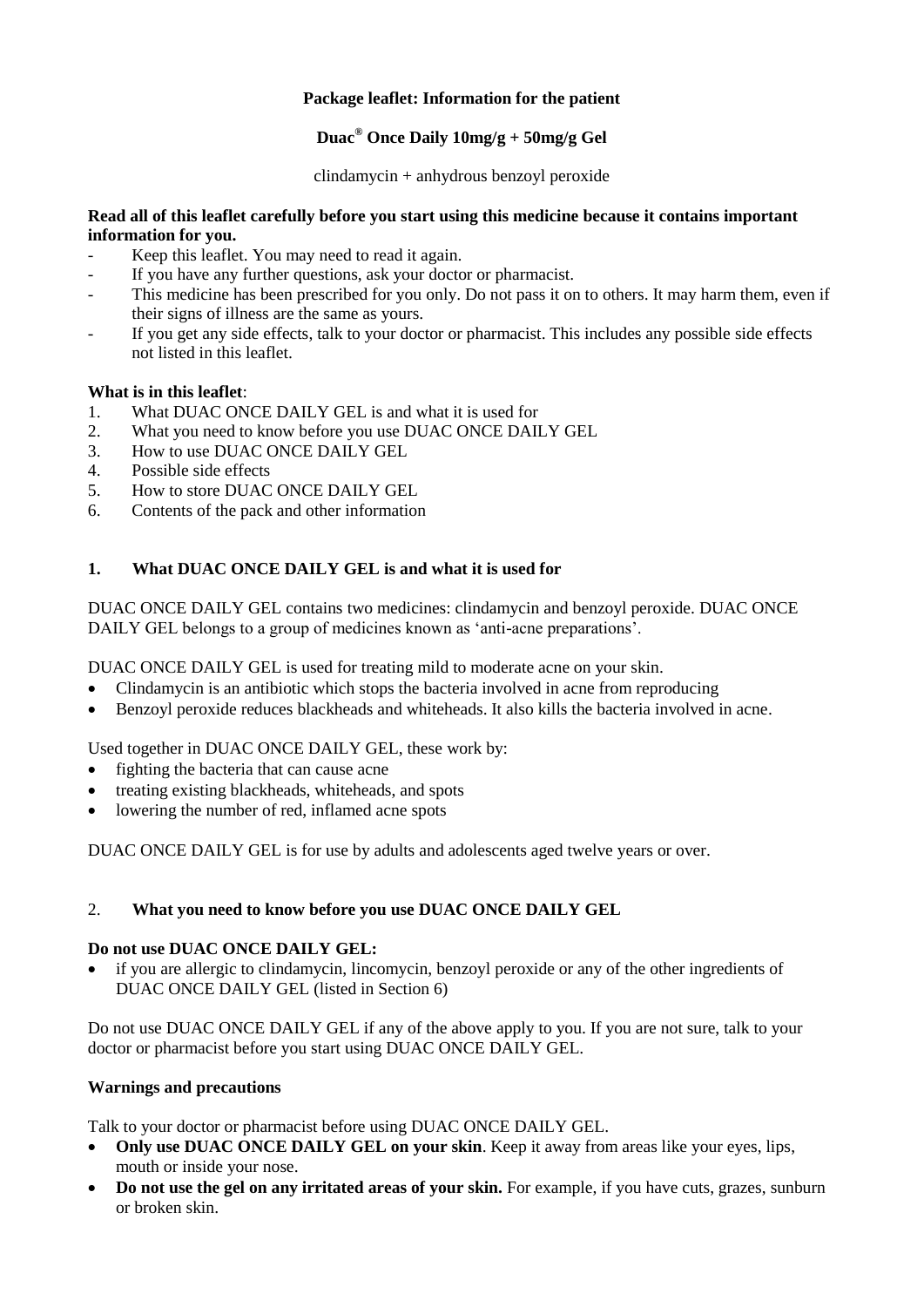If you accidently get DUAC ONCE DAILY GEL in your eyes, mouth, lips, or inside your nose rinse with plenty of water.

- Do not to use too much DUAC ONCE DAILY GEL on sensitive areas of skin.
- Most patients will experience some skin redness and peeling during the first few weeks of treatment. **If your skin becomes irritated,** you may need to use an oil-free moisturiser, use DUAC ONCE DAILY GEL less often, or stop using it for a short period to allow your skin to recover and then re-start treatment.
- Stop treatment and see your doctor if skin irritation is severe (severe redness, dryness, itching, stinging, or burning) or does not improve.
- Try not to let DUAC ONCE DAILY GEL come into contact with coloured fabrics, including clothing, towels, bed linen, furniture or carpeting. **DUAC ONCE DAILY GEL can bleach these materials**.
- DUAC ONCE DAILY GEL may bleach hair.
- DUAC ONCE DAILY GEL can make your skin more sensitive to the harmful effects of the sun. Avoid the use of sunbeds/lamps and minimise the time you spend in the sun. You should use a sunscreen and wear protective clothing while using DUAC ONCE DAILY GEL.

Check with your doctor or pharmacist before using this medicine if:

- you have ever had any of the following gut problems: 'regional enteritis', 'ulcerative colitis', or 'antibiotic-associated colitis'.
- **you develop stomach cramps or diarrhoea** that does not improve or is severe, **stop using DUAC ONCE DAILY GEL and contact your doctor immediately.** Antibiotics may cause a condition that results in severe diarrhoea and stomach cramps. Although this is unlikely to happen with antibiotics applied to the skin.
- If you have recently used other clindamycin or erythromycin-containing medicines, there is an increased chance that DUAC ONCE DAILY GEL will not work as well as it should.

**Tell your doctor or pharmacist if you have used** any other clindamycin or erythromycin-containing medicines recently.

## **Children**

Do not give this medicine to children under twelve years. It is not known if it works or if it is safe for them.

## **Other medicines and DUAC ONCE DAILY GEL**

Tell your doctor or pharmacist if you are using, have recently used or might use any other medicines.

Tell your doctor or pharmacist if you are using any of the following:

- any other acne treatments including antibiotics used on your skin
- medicated or 'abrasive' soaps and cleansers
- soaps or cosmetics that have a strong drying effect
- products which contain large amounts of alcohol or 'astringents'

This is because when used together with DUAC ONCE DAILY GEL, they may irritate your skin over time.

## **DUAC ONCE DAILY GEL may make some acne medicines less effective when used at the same time.** This includes:

Some acne medicines that are applied to the skin which contain **tretinoin**, **isotretinoin** or **tazarotene**

**Tell your doctor or pharmacist** if you are also using one of these medicines. You may need to use the two products at different times of the day (e.g. one in the morning and the other in the evening).

## **Using other acne medicines at the same time as DUAC ONCE DAILY GEL can increase the risk of skin irritation.**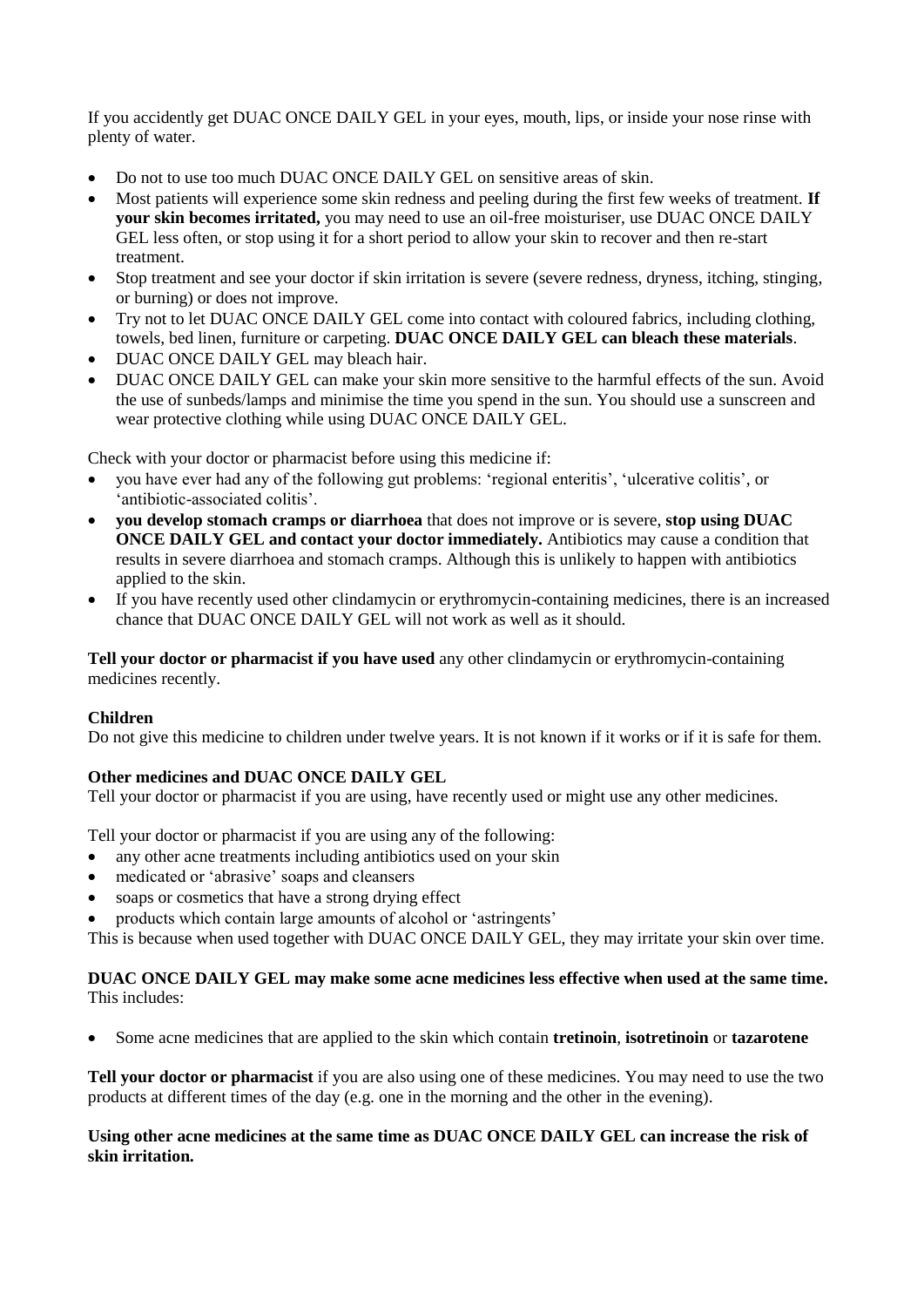**Stop treatment and see your doctor** if skin irritation becomes severe (severe redness, dryness, itching, stinging or burning).

## **DUAC ONCE DAILY GEL should not be used at the same time as erythromycin-containing medicines.**

Applying DUAC ONCE DAILY GEL at the same time as medicines such as dapsone and sulfacetamide can cause a temporary colour-change of skin or facial hair (yellow/orange colour).

One of the medicines in DUAC ONCE DAILY GEL can affect how certain general anaesthesia medicines work (called "neuromuscular blocking agents").

**Tell your doctor or pharmacist** if you are going to have surgery.

If you are not sure if any of the above apply to you, talk to your doctor or pharmacist before using DUAC ONCE DAILY GEL.

## **Pregnancy, breast-feeding and fertility**

**There is only limited information** about the safety of DUAC ONCE DAILY GEL in pregnant women.

If you are pregnant or breast-feeding, think you may be pregnant or are planning to have a baby, ask your doctor or pharmacist for advice before using this medicine.

**Your doctor** will consider the benefit to you and the risk to your baby of using DUAC ONCE DAILY GEL while you're pregnant.

**It is not known** whether the ingredients of DUAC ONCE DAILY GEL can pass into breast milk. One of the medicines in DUAC ONCE DAILY GEL is clindamycin. When clindamycin is taken by mouth or injection, it may pass into breast milk.

**If you are breast-feeding, you must check with your doctor** before you use DUAC ONCE DAILY GEL.

Do not use DUAC ONCE DAILY GEL on your breast if you are breast-feeding.

# **3. How to use DUAC ONCE DAILY GEL**

Always use this medicine exactly as your doctor or pharmacist has told you. Check with your doctor or pharmacist if you are not sure.

- Use DUAC ONCE DAILY GEL once a day in the evening.
- It may take 2 to 5 weeks before you see the effect of DUAC ONCE DAILY GEL.
- Do not use for more than 12 weeks at one time. Your doctor will tell you how long your treatment will last.

# **How to apply DUAC ONCE DAILY GEL**

1. Completely remove any make-up.

- 2. Wash the affected area of skin well. Then rinse with warm water and gently pat dry.
- 3. Put a **thin film** of gel on the **entire** area of affected skin, using your fingertips.

4. Apply to all of the areas of your skin which have acne, not just to the individual spots. If the gel does not rub into your skin easily, you are using too much.

- For your face only, use an amount of gel from the tube which reaches from the tip of your finger to the first joint (the first crease on your finger). This is a 'finger tip'.
- For your face and back, use two and a half 'finger tips' in total.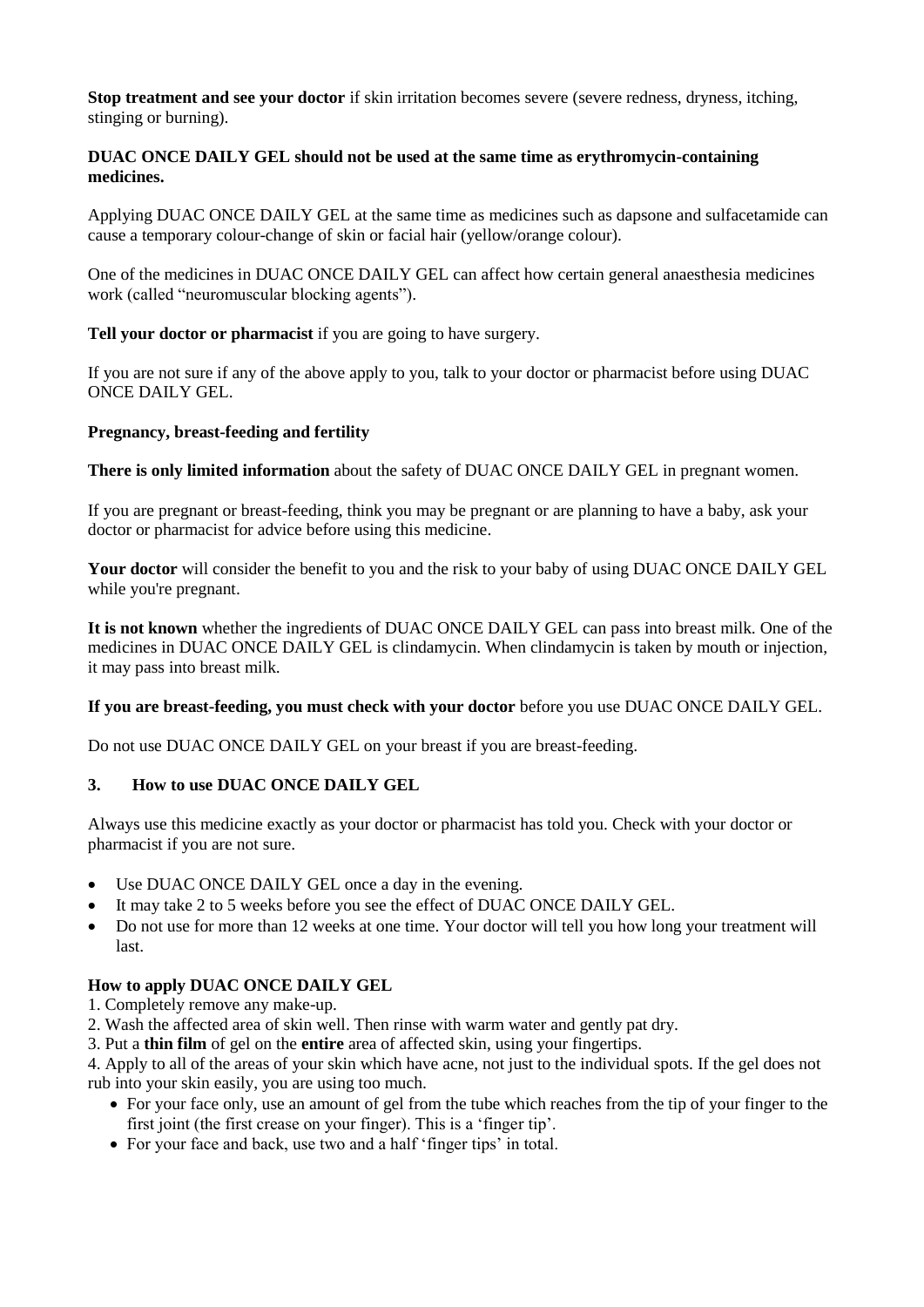5. If you get a lot of dryness or skin peeling, you can use an oil-free, fragrance free, hypoallergenic moisturiser, use DUAC ONCE DAILY GEL less frequently or stop treatment for a short period, to allow your skin to adjust to the treatment. This medicine may not work properly if it is not applied every day. 6. **Wash your hands** after using the gel.

7. After it has dried, you can use a non-greasy make-up.

Always use this medicine exactly as described in this leaflet or as your doctor or pharmacist has told you. Check with your doctor or pharmacist if you are not sure.

## **If you use more DUAC ONCE DAILY GEL than you should**

**Take care not to apply too much.** Applying too much gel or applying it more frequently will not help your spots clear up more quickly, and may cause skin irritation. If this does happen, use the gel less often, or stop using it for a few days and then start again.

## **If you accidentally swallow DUAC ONCE DAILY GEL**

**If you do accidentally swallow the gel, seek medical advice.** You may get symptoms similar to when you take antibiotics by mouth (an upset stomach).

## **If you forget to use DUAC ONCE DAILY GEL**

- Do not use a double dose to make up for forgotten individual doses.
- Apply the next dose at the usual time.

## **Don't stop DUAC ONCE DAILY GEL without advice**

Don't use the gel for more than 12 weeks at one time, without talking to your doctor. Use DUAC ONCE DAILY GEL for as long as your doctor recommends. Don't stop unless your doctor advises you to.

**It is important to continue to use the gel as prescribed by your doctor**. If you stop too soon, your acne may return.

If you have any further questions on the use of this medicine, ask your doctor or pharmacist.

## **4. Possible side effects**

Like all medicines, this medicine can cause side effects, although not everybody gets them.

## **Stop using DUAC ONCE DAILY GEL and see a doctor straight away if you notice any of the following serious side effects – you may need urgent medical treatment:**

- signs of an allergic reaction (such as swelling of your face, eyes, lips or tongue, nettle rash or difficulty breathing, collapse)
- severe or prolonged diarrhoea, or abdominal cramps
- severe burning, peeling or itching.

## **Other possible side effects:**

If you notice any of these side effects, try using DUAC ONCE DAILY GEL less often, or stop using it for one or two days and then start again.

## **Very common side effects**

(*at least 1 in 10 people are affected*)

At site of application:

• Redness, peeling, dryness

These side effects are generally mild.

## **Common side effects**

(*less than 1 in 10 people are affected*)

Headache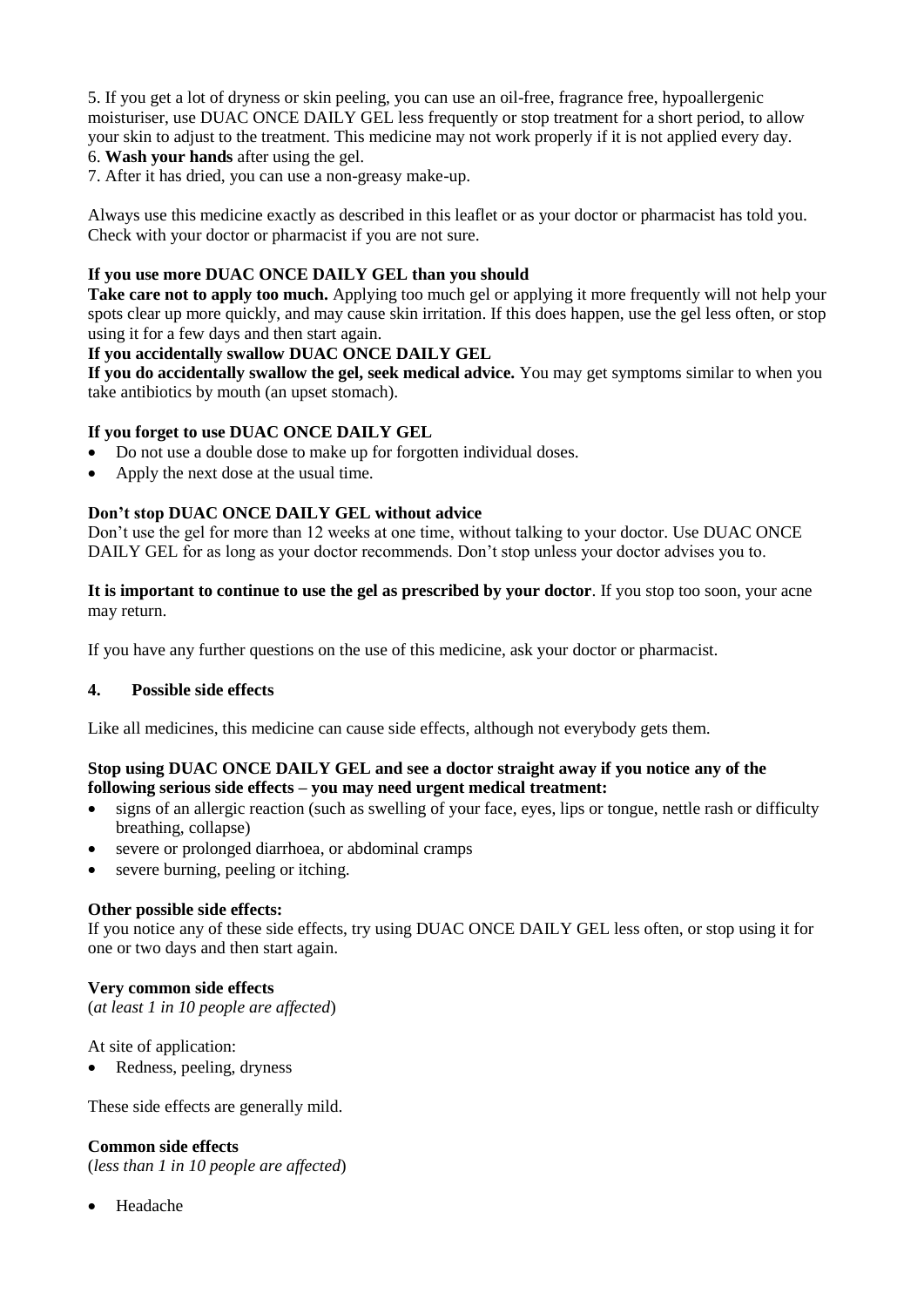At site of application:

Skin burning sensation , pain, sensitivity to sunlight

## **Uncommon side effects**

(*less than 1 in 100 people affected*)

Tingling (*paraesthesia*), worsening acne, red, itchy skin, rash (*dermatitis, erythematous rash*).

## **Other side effects**

Other side effects with frequencies that cannot be estimated from the available data include:

- Allergic reactions
- Inflammation of the intestine, diarrhoea, including bloody diarrhoea, stomach pain

At the site of application:

- Skin reactions, discoloration of the skin
- Raised itchy rash (*hives*)

If you get any side effects, talk to your doctor or pharmacist. This includes any side effects not mentioned in this leaflet.

## **5. How to store DUAC ONCE DAILY GEL**

Keep this medicine out of the sight and reach of children.

**Pharmacist:** Store in a refrigerator (2°C-8°C). Do not freeze.

Patient: After you have received DUAC ONCE DAILY GEL from the pharmacist, do not store it above 25°C and discard after 2 months.

Do not use this medicine after the expiry date which is stated on the tube and carton (after "Exp:"). The expiry date refers to the last day of that month.

Do not throw away any medicines via wastewater or household waste. Ask your pharmacist how to throw away medicines you no longer use. These measures will help protect the environment.

## **6. Contents of the pack and other information**

## **What DUAC ONCE DAILY GEL contains**

- The active substances are: clindamycin phosphate, equivalent to clindamycin 1 % w/w (10 mg/g) and hydrous benzoyl peroxide, equivalent to anhydrous benzoyl peroxide 5 % w/w (50 mg/g).
- The other ingredients are: carbomer, dimeticone, disodium lauryl sulfosuccinate, disodium edetate, glycerol, silica, colloidal hydrated, poloxamer 182, purified water and sodium hydroxide.

## **What DUAC ONCE DAILY GEL looks like and the contents of the pack**

- $\bullet$  DUAC ONCE DAILY GEL comes in tubes containing 5, 6, 15, 25, 30, 50, 55, 60 and 70 grams.
- The gel is off-white yellow in colour.
- Each carton contains one tube of DUAC ONCE DAILY GEL.
- Not all pack sizes may be marketed.

## **Marketing Authorisation Holder and Manufacturer**

Marketing Authorisation Holder: GlaxoSmithKline UK Limited Stockley Park West